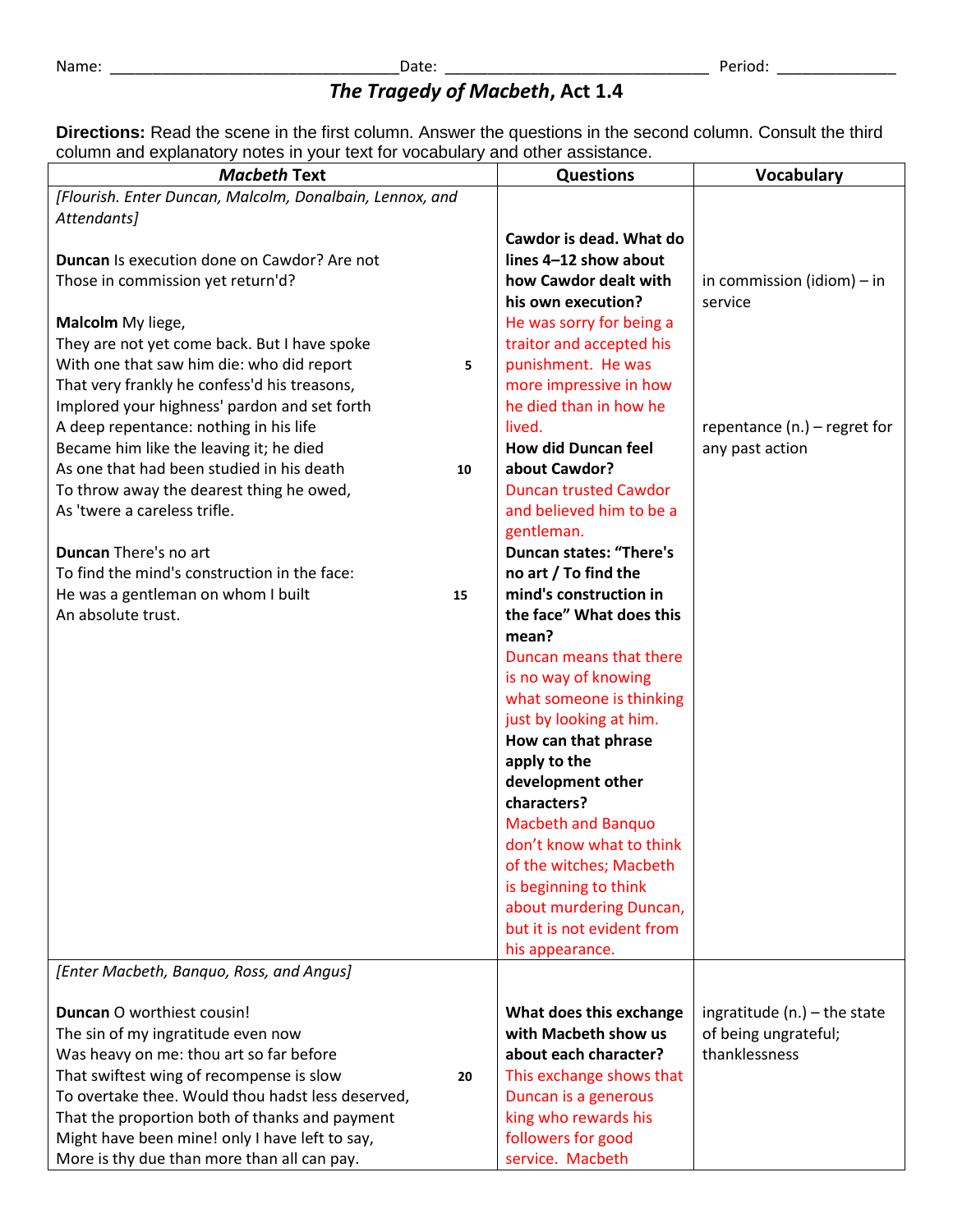| Date:<br>Name:                                              |    |                              | Period: |
|-------------------------------------------------------------|----|------------------------------|---------|
| Macbeth The service and the loyalty I owe,                  | 25 | pretends to be grateful,     |         |
| In doing it, pays itself. Your highness' part               |    | showing that he is           |         |
| Is to receive our duties; and our duties                    |    | capable of deceit.           |         |
| Are to your throne and state children and servants,         |    | Banquo also appears to       |         |
| Which do but what they should, by doing every thing         |    | be grateful there is no      |         |
| Safe toward your love and honour.                           | 30 | evidence that Banquo is      |         |
|                                                             |    | not what he seems.           |         |
| <b>Duncan Welcome hither:</b>                               |    | <b>What is Duncan's</b>      |         |
| I have begun to plant thee, and will labour                 |    | promise to Macbeth           |         |
| To make thee full of growing. Noble Banquo,                 |    |                              |         |
| That hast no less deserved, nor must be known               |    | here, when he says "I        |         |
| No less to have done so, let me enfold thee                 | 35 | have begun to plant          |         |
|                                                             |    | thee"                        |         |
| And hold thee to my heart.                                  |    | <b>Duncan is promising</b>   |         |
|                                                             |    | more rewards to              |         |
| Banquo There if I grow,                                     |    | Macbeth in the future.       |         |
| The harvest is your own.                                    |    | <b>What does Duncan give</b> |         |
|                                                             |    | to his eldest son?           |         |
| Duncan My plenteous joys,                                   |    | Duncan gives the title       |         |
| Wanton in fulness, seek to hide themselves                  | 40 | "Prince of Cumberland"       |         |
| In drops of sorrow. Sons, kinsmen, thanes,                  |    | and says he will be king     |         |
| And you whose places are the nearest, know                  |    | after Duncan.                |         |
| We will establish our estate upon                           |    |                              |         |
| Our eldest, Malcolm, whom we name hereafter                 |    |                              |         |
| The Prince of Cumberland; which honour must                 | 45 |                              |         |
| Not unaccompanied invest him only,                          |    |                              |         |
| But signs of nobleness, like stars, shall shine             |    |                              |         |
| On all deservers. From hence to Inverness,                  |    |                              |         |
| And bind us further to you.                                 |    |                              |         |
|                                                             |    |                              |         |
|                                                             |    |                              |         |
| Macbeth The rest is labour, which is not used for you.      | 50 |                              |         |
| I'll be myself the harbinger and make joyful                |    |                              |         |
| The hearing of my wife with your approach;                  |    |                              |         |
| So humbly take my leave.                                    |    |                              |         |
|                                                             |    |                              |         |
| Duncan My worthy Cawdor!                                    |    |                              |         |
|                                                             |    |                              |         |
| Macbeth (Aside) The Prince of Cumberland! that is a step 55 |    | <b>How does Macbeth's</b>    |         |
| On which I must fall down, or else o'erleap,                |    | aside recall the words of    |         |
| For in my way it lies. Stars, hide your fires;              |    | Duncan earlier in this       |         |
| Let not light see my black and deep desires:                |    | scene?                       |         |
| The eye wink at the hand; yet let that be,                  |    | Macbeth expands on the       |         |
| Which the eye fears, when it is done, to see.               | 60 | metaphor of signs of         |         |
| [He exits]                                                  |    | nobleness being like         |         |
|                                                             |    | stars. If "signs of          |         |
| <b>Duncan</b> True, worthy Banquo; he is full so valiant,   |    | nobleness, like stars, shall |         |
| And in his commendations I am fed;                          |    | shine / on all deservers,"   |         |
| It is a banquet to me. Let's after him,                     |    | as Duncan says (lines 47-    |         |
|                                                             |    |                              |         |
| Whose care is gone before to bid us welcome:                |    | 48), Macbeth wants the       |         |
| It is a peerless kinsman.                                   | 65 | stars to "hide [their]       |         |
|                                                             |    | fires," so that nobody       |         |
|                                                             |    | sees his "black and deep     |         |
|                                                             |    | desires" (lines 57-58).      |         |